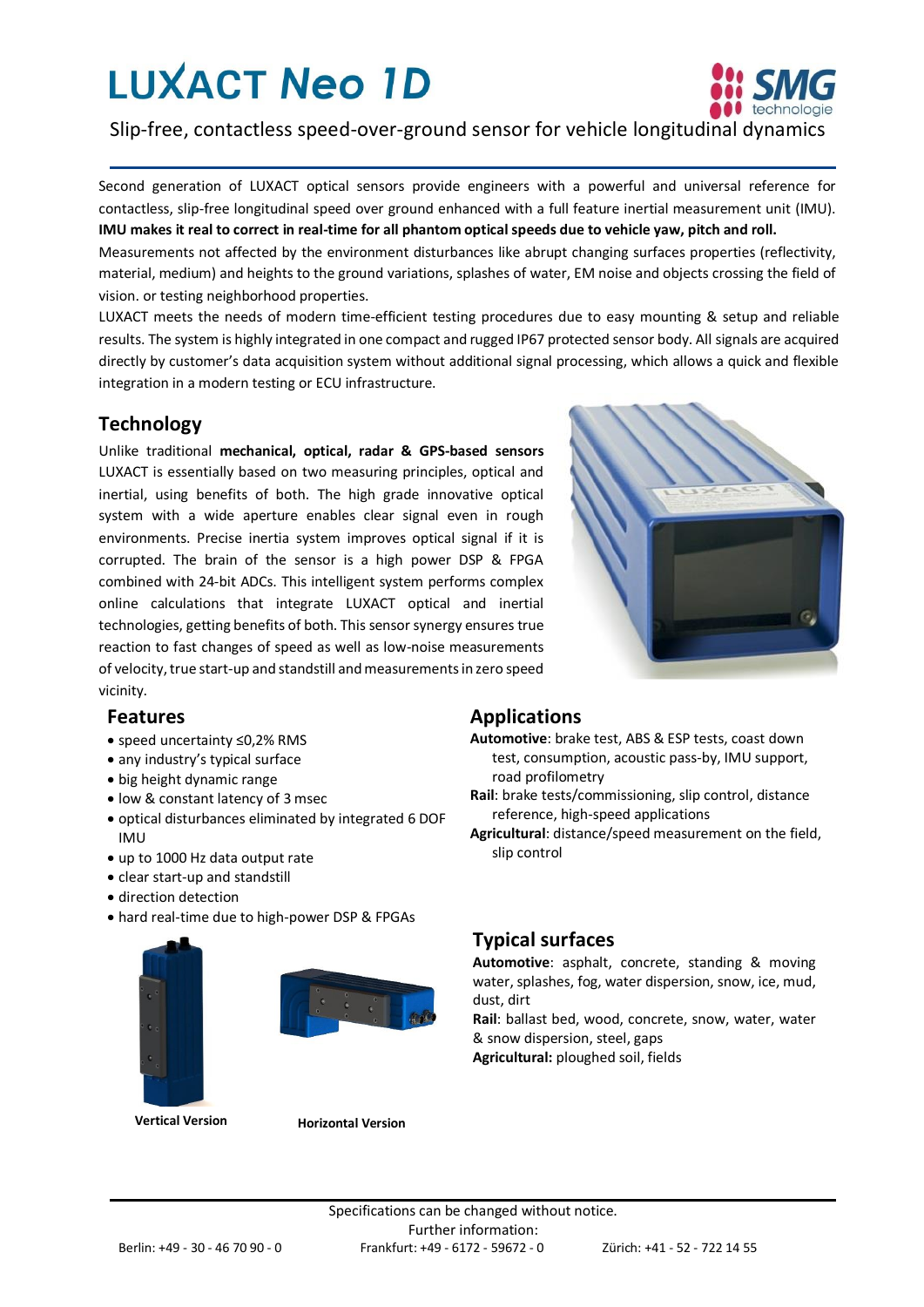# **Performance Specifications**

|                                               |                                         | Low speed                                           | <b>Standard</b>        | <b>High Speed</b> |
|-----------------------------------------------|-----------------------------------------|-----------------------------------------------------|------------------------|-------------------|
| <b>Typical vehicles</b>                       |                                         | fork lift,<br>construction                          | cars, trains           | High-speed rail   |
|                                               |                                         | machines                                            |                        |                   |
| Speed ranges available                        | km/h                                    | $0,1-50$                                            | $0,2 - 270$            | $0,3-400$         |
|                                               |                                         |                                                     |                        | $0,5 - 500$       |
| Nominal mounting heights available h          | mm                                      | 150 / 300                                           | 300 / 500              | 500/700           |
| Dynamic height working range h <sub>dyn</sub> | %                                       |                                                     | $±30$ of h             |                   |
| Speed uncertainty 30                          | % FS RMS                                |                                                     | ≤0,2                   |                   |
| Distance uncertainty 30                       | %                                       |                                                     | ≤0,1 at s >200m        |                   |
| Update rate                                   | Hz                                      |                                                     | 50 / 250 / 1000        |                   |
| <b>Filtering</b>                              |                                         | none needed                                         |                        |                   |
| Latency                                       |                                         |                                                     | constant               |                   |
| Delay to physical events                      | ms                                      |                                                     | 3 @ 50Hz output rate   |                   |
|                                               |                                         |                                                     | 2 @ 1000Hz output rate |                   |
| Light source / MTTF                           | invisible LED, 100.000h                 |                                                     |                        |                   |
| <b>Accelerometers</b>                         | Range ±16g, Resolution <0,5 mg          |                                                     |                        |                   |
| 3x accelerometers in x, y, z axle             | Bandwidth 0-20 Hz, Noise $<$ 0,1 mg/VHz |                                                     |                        |                   |
| Gyro                                          | Range ±2000 °/s, Resolution <0,02 °/s   |                                                     |                        |                   |
| 3x gyros in x, y, z axle                      |                                         | Bandwidth 0-20 Hz, Noise $<$ 0.004 $\degree$ /s VHz |                        |                   |

### **Features & options**

| Intel/Motorola format, 2.0A/2.0B<br>Baud rate: 500, 1000 kbit/sec<br>Key parameters (Standard):<br>longitudinal compensated ground speed $v_L$<br>longitudinal compensated distance s<br>3x accelerations $\boldsymbol{a}$<br>3x angular rates $\Omega$<br>optical signal quality k<br><b>CAN bus</b><br>with DRC direction detection option:<br>net distance s <sub>n</sub><br>longitudinal speed $v_l$ with sign<br>with TRG trigger option:<br>distance since trigger (for example brake pedal)<br>relative yaw, pitch, roll since trigger<br>distance between triggers<br>velocity at trigger time (brake start velocity)<br>time since trigger<br>average deceleration/acceleration since trigger<br>to 0 km/h basing on a(v,t), a(s,t), a(v,s), MFDD<br><b>Pulse</b><br>TTL 0-5V pulses for speed & distance data<br>100Hz per 1 km/h. 1 pulse = 2,77mm<br>output<br><b>TTL</b><br>In combination with DRC option: quadrature<br>A/B TTL output. Scope: SW option and cable:<br>option<br>DSUB 15 male, 5m<br>Highly accurate event-based internal<br><b>Trigger</b><br>calculations. Any potential-free NO trigger,<br><b>TRG</b><br>option<br>power supply integrated.<br>Scope: SW option and cable: M12 female 4 pin,<br>2m |  |  |
|---------------------------------------------------------------------------------------------------------------------------------------------------------------------------------------------------------------------------------------------------------------------------------------------------------------------------------------------------------------------------------------------------------------------------------------------------------------------------------------------------------------------------------------------------------------------------------------------------------------------------------------------------------------------------------------------------------------------------------------------------------------------------------------------------------------------------------------------------------------------------------------------------------------------------------------------------------------------------------------------------------------------------------------------------------------------------------------------------------------------------------------------------------------------------------------------------------------------------------------|--|--|
|                                                                                                                                                                                                                                                                                                                                                                                                                                                                                                                                                                                                                                                                                                                                                                                                                                                                                                                                                                                                                                                                                                                                                                                                                                       |  |  |
|                                                                                                                                                                                                                                                                                                                                                                                                                                                                                                                                                                                                                                                                                                                                                                                                                                                                                                                                                                                                                                                                                                                                                                                                                                       |  |  |
|                                                                                                                                                                                                                                                                                                                                                                                                                                                                                                                                                                                                                                                                                                                                                                                                                                                                                                                                                                                                                                                                                                                                                                                                                                       |  |  |
|                                                                                                                                                                                                                                                                                                                                                                                                                                                                                                                                                                                                                                                                                                                                                                                                                                                                                                                                                                                                                                                                                                                                                                                                                                       |  |  |
|                                                                                                                                                                                                                                                                                                                                                                                                                                                                                                                                                                                                                                                                                                                                                                                                                                                                                                                                                                                                                                                                                                                                                                                                                                       |  |  |
|                                                                                                                                                                                                                                                                                                                                                                                                                                                                                                                                                                                                                                                                                                                                                                                                                                                                                                                                                                                                                                                                                                                                                                                                                                       |  |  |
|                                                                                                                                                                                                                                                                                                                                                                                                                                                                                                                                                                                                                                                                                                                                                                                                                                                                                                                                                                                                                                                                                                                                                                                                                                       |  |  |
|                                                                                                                                                                                                                                                                                                                                                                                                                                                                                                                                                                                                                                                                                                                                                                                                                                                                                                                                                                                                                                                                                                                                                                                                                                       |  |  |
|                                                                                                                                                                                                                                                                                                                                                                                                                                                                                                                                                                                                                                                                                                                                                                                                                                                                                                                                                                                                                                                                                                                                                                                                                                       |  |  |
|                                                                                                                                                                                                                                                                                                                                                                                                                                                                                                                                                                                                                                                                                                                                                                                                                                                                                                                                                                                                                                                                                                                                                                                                                                       |  |  |
|                                                                                                                                                                                                                                                                                                                                                                                                                                                                                                                                                                                                                                                                                                                                                                                                                                                                                                                                                                                                                                                                                                                                                                                                                                       |  |  |
|                                                                                                                                                                                                                                                                                                                                                                                                                                                                                                                                                                                                                                                                                                                                                                                                                                                                                                                                                                                                                                                                                                                                                                                                                                       |  |  |
|                                                                                                                                                                                                                                                                                                                                                                                                                                                                                                                                                                                                                                                                                                                                                                                                                                                                                                                                                                                                                                                                                                                                                                                                                                       |  |  |
|                                                                                                                                                                                                                                                                                                                                                                                                                                                                                                                                                                                                                                                                                                                                                                                                                                                                                                                                                                                                                                                                                                                                                                                                                                       |  |  |
|                                                                                                                                                                                                                                                                                                                                                                                                                                                                                                                                                                                                                                                                                                                                                                                                                                                                                                                                                                                                                                                                                                                                                                                                                                       |  |  |
|                                                                                                                                                                                                                                                                                                                                                                                                                                                                                                                                                                                                                                                                                                                                                                                                                                                                                                                                                                                                                                                                                                                                                                                                                                       |  |  |
|                                                                                                                                                                                                                                                                                                                                                                                                                                                                                                                                                                                                                                                                                                                                                                                                                                                                                                                                                                                                                                                                                                                                                                                                                                       |  |  |
|                                                                                                                                                                                                                                                                                                                                                                                                                                                                                                                                                                                                                                                                                                                                                                                                                                                                                                                                                                                                                                                                                                                                                                                                                                       |  |  |
|                                                                                                                                                                                                                                                                                                                                                                                                                                                                                                                                                                                                                                                                                                                                                                                                                                                                                                                                                                                                                                                                                                                                                                                                                                       |  |  |
|                                                                                                                                                                                                                                                                                                                                                                                                                                                                                                                                                                                                                                                                                                                                                                                                                                                                                                                                                                                                                                                                                                                                                                                                                                       |  |  |
|                                                                                                                                                                                                                                                                                                                                                                                                                                                                                                                                                                                                                                                                                                                                                                                                                                                                                                                                                                                                                                                                                                                                                                                                                                       |  |  |
|                                                                                                                                                                                                                                                                                                                                                                                                                                                                                                                                                                                                                                                                                                                                                                                                                                                                                                                                                                                                                                                                                                                                                                                                                                       |  |  |
|                                                                                                                                                                                                                                                                                                                                                                                                                                                                                                                                                                                                                                                                                                                                                                                                                                                                                                                                                                                                                                                                                                                                                                                                                                       |  |  |
|                                                                                                                                                                                                                                                                                                                                                                                                                                                                                                                                                                                                                                                                                                                                                                                                                                                                                                                                                                                                                                                                                                                                                                                                                                       |  |  |
|                                                                                                                                                                                                                                                                                                                                                                                                                                                                                                                                                                                                                                                                                                                                                                                                                                                                                                                                                                                                                                                                                                                                                                                                                                       |  |  |
|                                                                                                                                                                                                                                                                                                                                                                                                                                                                                                                                                                                                                                                                                                                                                                                                                                                                                                                                                                                                                                                                                                                                                                                                                                       |  |  |
|                                                                                                                                                                                                                                                                                                                                                                                                                                                                                                                                                                                                                                                                                                                                                                                                                                                                                                                                                                                                                                                                                                                                                                                                                                       |  |  |
|                                                                                                                                                                                                                                                                                                                                                                                                                                                                                                                                                                                                                                                                                                                                                                                                                                                                                                                                                                                                                                                                                                                                                                                                                                       |  |  |
|                                                                                                                                                                                                                                                                                                                                                                                                                                                                                                                                                                                                                                                                                                                                                                                                                                                                                                                                                                                                                                                                                                                                                                                                                                       |  |  |
|                                                                                                                                                                                                                                                                                                                                                                                                                                                                                                                                                                                                                                                                                                                                                                                                                                                                                                                                                                                                                                                                                                                                                                                                                                       |  |  |
|                                                                                                                                                                                                                                                                                                                                                                                                                                                                                                                                                                                                                                                                                                                                                                                                                                                                                                                                                                                                                                                                                                                                                                                                                                       |  |  |





## **Environmental & physical**

| <b>Size</b>       | $L \times W \times H$ :  |  |
|-------------------|--------------------------|--|
|                   | 280 x 92,5 x 60 mm       |  |
| Weight            | 1000 <sub>g</sub>        |  |
| <b>Protection</b> | IP67                     |  |
| <b>Operating</b>  | $-40+85$ °C, 10 - 90%    |  |
| conditions        | relative humidity,       |  |
|                   | without condensing       |  |
| <b>Shock</b>      | 50 g Half-Sine, 6ms      |  |
| <b>Vibration</b>  | 30g, 10  150Hz           |  |
| Power supply      | 936 VDC inverse-         |  |
|                   | polarity protection, EMI |  |
|                   | protection               |  |
| Power             | 12W @ 12V                |  |
| consumption       |                          |  |